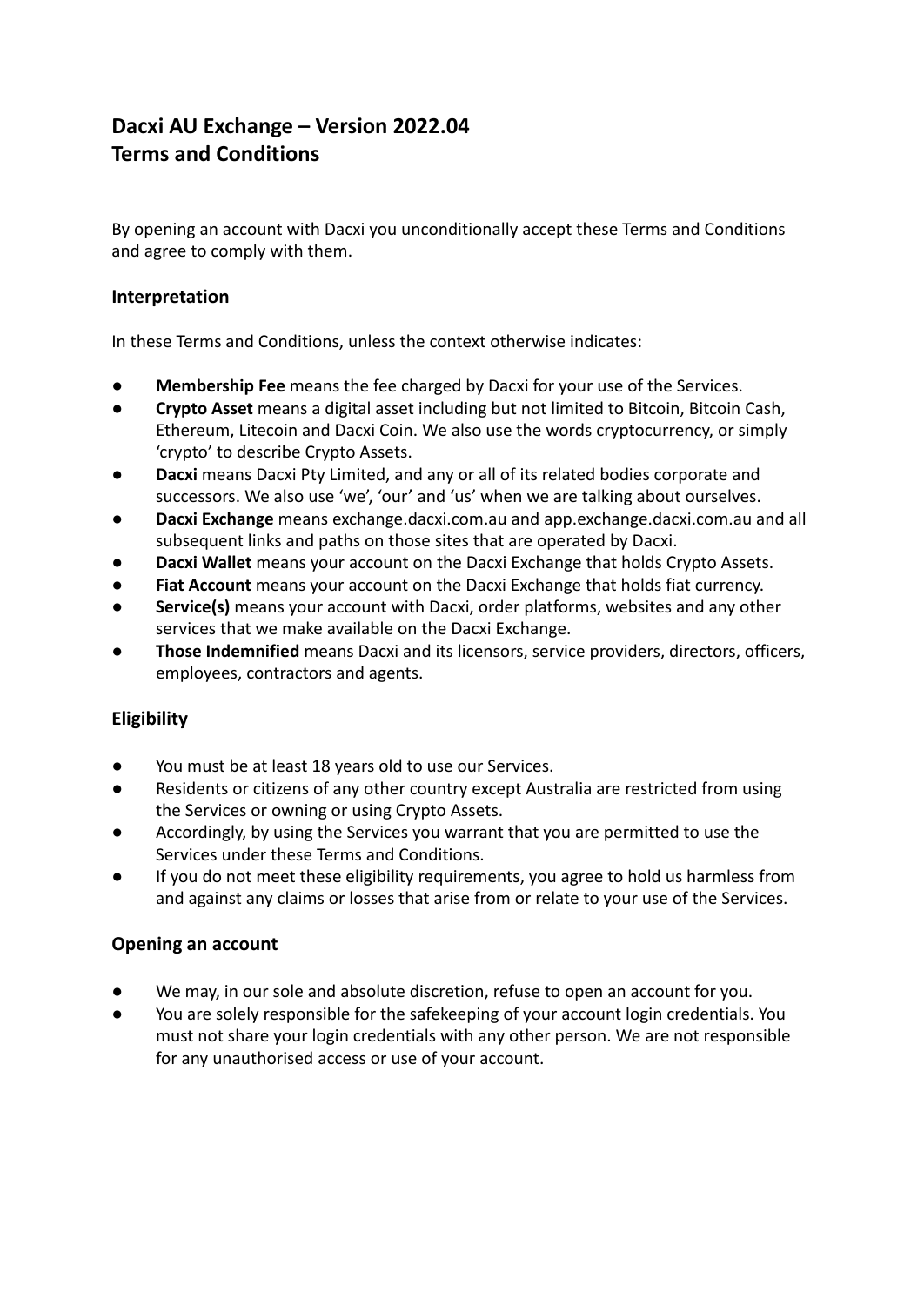# **Verifying your identity**

- To help us adhere to anti-money laundering rules and to protect your Crypto Assets, we must verify your identity using the 'Know Your Customer' process before you will be permitted to use our Services.
- As part of this process, you are required to send us your full name, date of birth, address, country of residence, a copy of a valid photo identification document and proof of residential address document that lists the same. The information you submit must match the details in your identification document and proof of residential address document.
- We may also require you to submit your bank account information document and/or bank statement to validate your bank account number and account holder name.
- If you fail to provide any of the information we request or provide false information, your account access and your ability to use the Services may be terminated.
- Your identity verification documents and information will be held in accordance with our Privacy Policy. By submitting the requested identity verification information to us, you agree to our Privacy Policy.

# **Funding your Fiat Account**

- You may load funds into your Fiat Account using the payment methods made available on the Dacxi Exchange at any given time. We make no guarantee that any payment method on the Dacxi Exchange will be available at any time.
- Your Fiat Account balance will be updated only after we receive your deposit in cleared funds.
- It is your responsibility to ensure the bank account details you use whenever you deposit funds are correct and up to date.
- We are not responsible for deposits that are not received by us due to:
	- o you using the incorrect bank account details, including using details that we have previously instructed you to use that we have since amended;
	- o your bank refusing to transfer the money; or
	- o any other reason howsoever occurring.
- Incoming payments must be completed through electronic funds transfer from an Australian bank account held in your own name.
- You are responsible for all fees incurred when making a deposit.
- For any reason if Dacxi incurs a charge or fee for your deposit, we reserve the right to deduct the charge or fee from your deposit amount whether before or after crediting your Fiat Account with the deposit.

# **Funding Crypto Assets to your portfolio**

- You can deposit Crypto Assets directly to your Dacxi Wallet via the deposit section of the Dacxi website.
- Your crypto balance will appear in your Dacxi Wallet after it has received the requisite number of network confirmations on the applicable blockchain. At times of congestion and interruption, this could take some time to show in your account. We make no guarantee as to how long the network confirmation process will take and you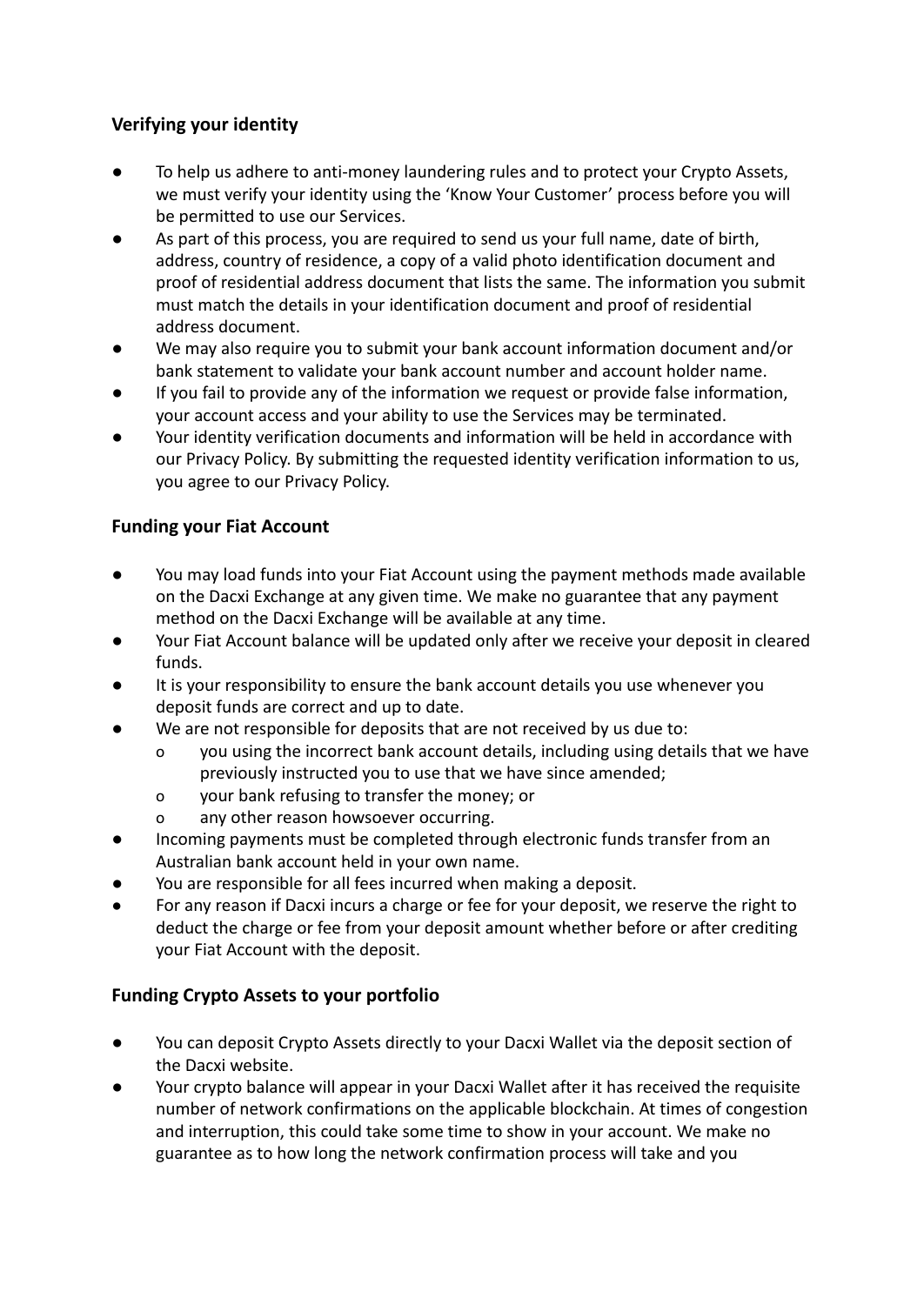acknowledge that network participants are responsible for this confirmation and not Dacxi.

For information on how to withdraw your Crypto Assets, please see the FAQ page on our website.

## **Your account**

- When you fund your Fiat Account, your balance is held in our bank account held by an Australian regulated ADI or bank. until you send it elsewhere, withdraw it or use it to buy crypto.
- Underlying Crypto Assets are developed using a range of protocols. Dacxi is not responsible for any loss due to errors, protocol delays or any other breakdown relating to networks.
- You acknowledge that Dacxi cannot perform any reversal or cancellation of Crypto Asset transactions.
- It is your responsibility to keep your Crypto Assets safe by ensuring that you use all security measures such as Two Factor Authentication and Google Authenticator.
- The use of your account is solely at your own risk. Dacxi has extensive security software and standards in place, however, we are not responsible for any loss incurred as a result of an external security breach.
- You agree that Dacxi is not liable for any errors, losses or omissions as a result of you:
	- o sending or receiving Crypto Assets from incorrect wallet addresses or email addresses;
	- o entering incorrect transaction amounts; or
	- o making any other error or using or supplying any other incorrect information.
- Crypto Assets are securely stored in a combination of online and offline storage. As a result, it may take up to 48 hours or more to facilitate transactions. By using the Dacxi Exchange you accept the risk that a transaction may be delayed, and you agree to hold Dacxi harmless from and against any damages or loss due to the delay.
- In the case of death of the account holder (or the account holder otherwise suffering a legal disability), the rights and responsibilities of the account holder are passed on to their = legal personal representative. Dacxi is not required to provide your legal personal representative with access to your account unless and until they can adequately demonstrate their legal entitlement to your account.

## **Incentive scheme**

- Dacxi may offer referral incentives from time to time. Further details of these incentives are outlined on our website.
- Individuals who refer their spouse or partner for individual, super fund, trustor corporate accounts will not be eligible for an incentive or bonus.

# **Buying and selling Crypto Assets**

You can buy and sell Crypto Assets directly on the trading page of the Dacxi Exchange by initiating a buy or sell order. If a buyer or seller is willing to trade with you at the price stated in your order, we will facilitate the transaction.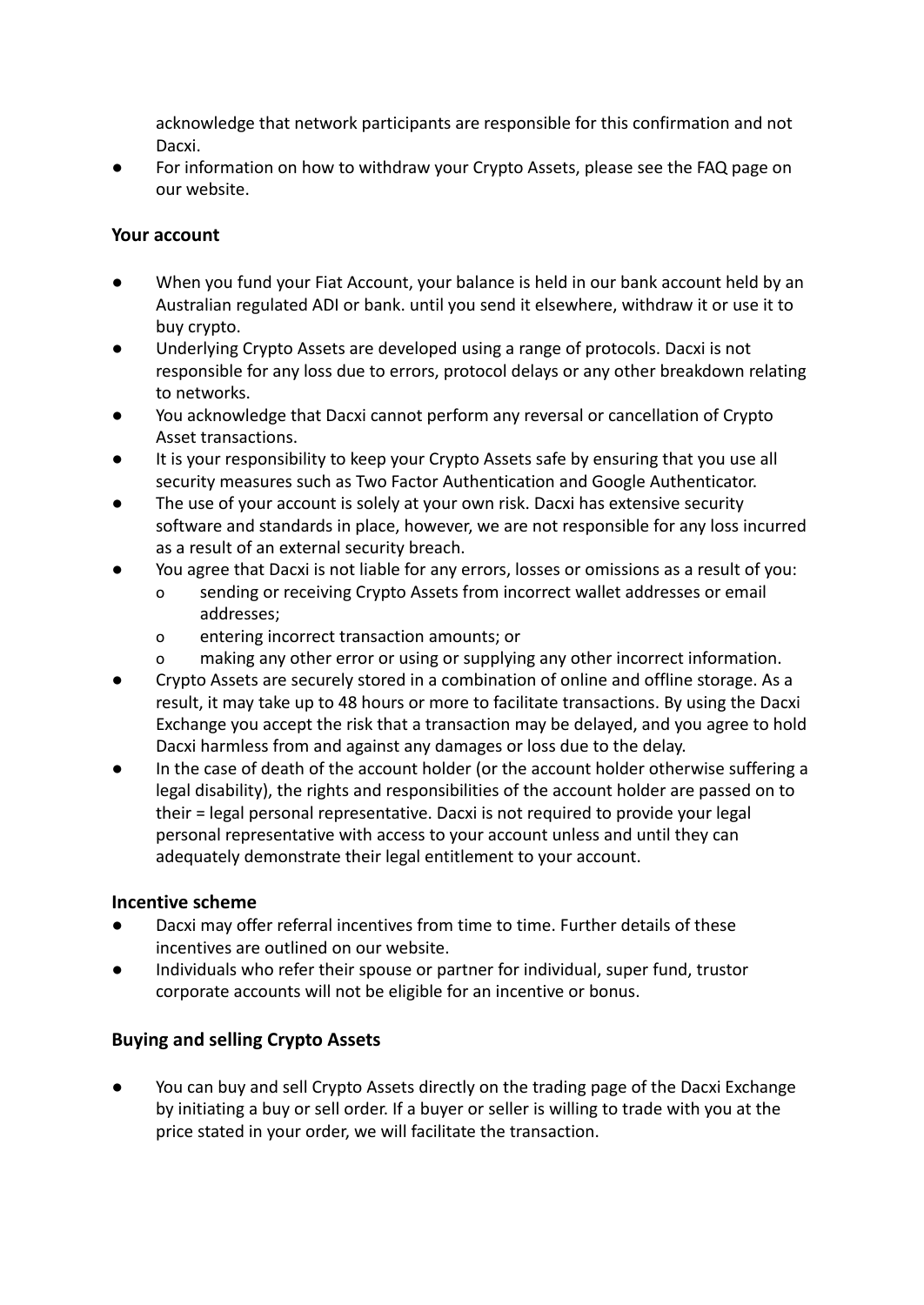- By instructing us to process a Crypto Asset transaction you are giving us permission to debit or credit your Dacxi Wallet and Fiat Account (whichever is applicable) to complete the transaction.
- You acknowledge that Crypto Asset transactions cannot be reversed once they have been completed.
- By instructing us to process a Crypto Asset transaction, you agree that we can deduct any applicable fees as set out in our Fee Schedule.
- We may cancel or refuse to process any Crypto Asset transaction orders at our sole discretion at any time.

# **Limits**

You can only trade Crypto Assets up to the limits that we set out in your account. To view your limits, please log in to your account. Your transaction limits may vary depending on the identity verification level that you have completed, and other factors. We reserve the right to change your transaction limits as we deem necessary.

# **Refunds**

- Crypto Asset transactions are generally irreversible. If you believe that you did not request a particular transaction you can contact our customer support team at hello@dacxi.com. We aim to respond to your refund query within 30 days.
- We are not responsible for any loss in relation to unauthorised or incorrect transactions.

# **Withdrawals**

## *Making a withdrawal from your Fiat Account*

- You can withdraw your Fiat Account balance to a supported bank subject to the fees set out in the Fee Schedule.
- Your request to make a Fiat Account withdrawal will be deemed as your authorisation for us to process the withdrawal and your acceptance of any fees to do so.
- The bank account holder name should match the Dacxi account holder name. Dacxi will not transfer funds to third party bank accounts.
- We do not guarantee bank transfer disbursement times and will not be liable for any delays in you receiving your money.
- In accordance with our compliance policies and procedures, we retain the right to delay withdrawals.

# *Making a withdrawal from your Dacxi Wallet*

- You can withdraw your Crypto Assets to a supported crypto wallet, exchange or other Crypto Asset supported address through the withdraw function of your Dacxi Wallet (withdraw function), subject to the fees set out in the Fee Schedule.
- Your request to make a Crypto Asset withdrawal will be deemed as your authorisation for us to process the withdrawal and your acceptance of any fees to do so.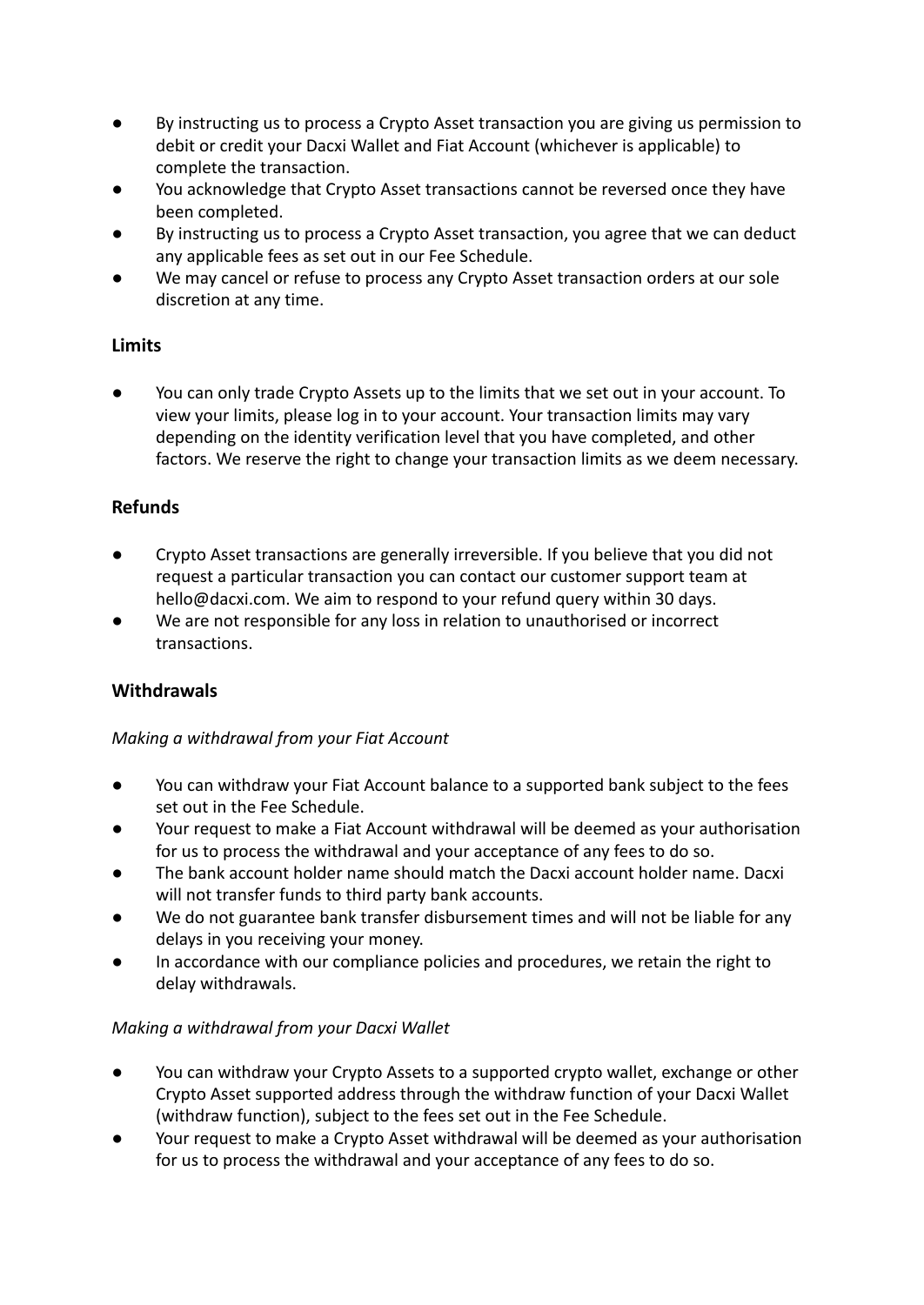We make no guarantee as to the processing times of Crypto Asset withdrawals and will not be liable for any delays in you receiving your Crypto Assets.

# **Membership Fee**

- Dacxi will charge you a monthly Membership Fee for your use of the Services.
- The Membership Fee will only be charged for the Crypto Assets held in your Dacxi Wallet.
- For the purpose of calculating the Membership Fee under this section, the value of the Crypto Assets will be determined with reference to the conversion rate of the relevant Crypto Asset to Australian dollars at the time the Membership Fee is charged.
- The Membership Fee will be \$1 per month plus [0.95]% per annum (but charged on a monthly basis) of the Crypto Assets held in your Dacxi Wallet, up to a maximum value of \$[100,000]. For clarity, the Membership Fee will only be charged in relation to Crypto Assets up to this maximum value, and will not be charged in relation to Crypto Assets above this maximum value.
- The Membership Fee will be deducted from your Account in Crypto Assets. If your Account contains insufficient Crypto Assets to pay the Membership Fee, we will deduct whatever is available in your Account.
- Dacxi will deduct the Crypto Assets in the below order of preference:
	- [DACXI], but if the amount held in your Dacxi Wallet is insufficient to cover the Membership Fee; then
	- [BTC], but if the amount held in your Dacxi Wallet is insufficient to cover the Membership Fee; then
	- [ETH], but if the amount held in your Dacxi Wallet is insufficient to cover the Membership Fee; then
	- [LTC], but if the amount held in your Dacxi Wallet is insufficient to cover the Membership Fee; then
	- [XLM], but if the amount held in your Dacxi Wallet is insufficient to cover the Membership Fee; then
	- [DOT], but if the amount held in your Dacxi Wallet is insufficient to cover the Membership Fee; then
	- [LINK], but if the amount held in your Dacxi Wallet is insufficient to cover the Membership Fee; then
	- [USDT], but if the amount held in your Dacxi Wallet is insufficient to cover the Membership Fee;then
	- [DXGT], but if the amount held in your Dacxi Wallet is insufficient to cover the Membership Fee; then
	- [DXST], but if the amount held in your Dacxi Wallet is insufficient to cover the Membership Fee; then
	- [DXPT], but if the amount held in your Dacxi Wallet is insufficient to cover the Membership Fee; then
	- [BCH], but if the amount held in your Dacxi Wallet is insufficient to cover the Membership Fee; then
	- [ADA], but if the amount held in your Dacxi Wallet is insufficient to cover the Membership Fee; then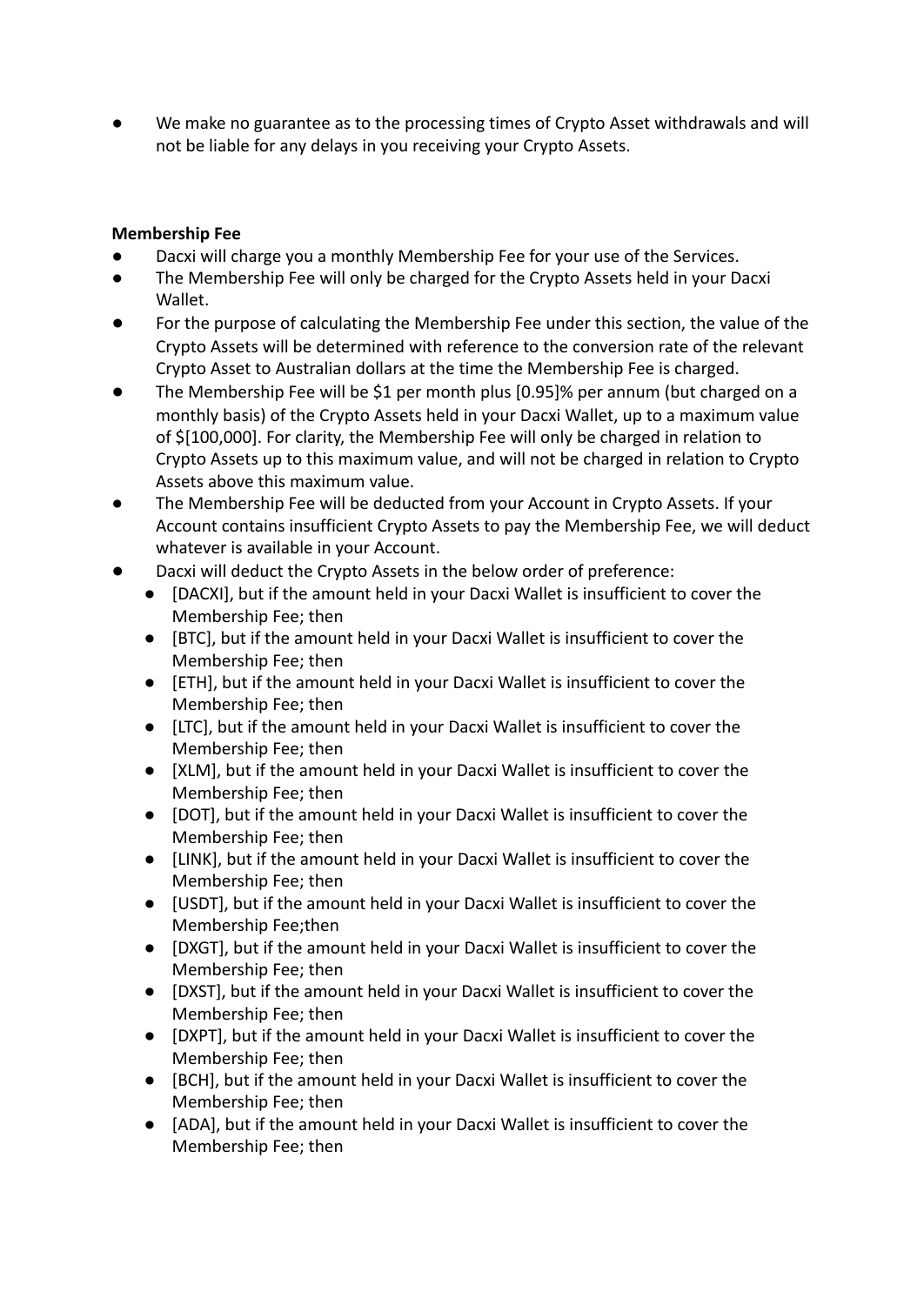- [SOL], but if the amount held in your Dacxi Wallet is insufficient to cover the Membership Fee; then
- [AVAX], but if the amount held in your Dacxi Wallet is insufficient to cover the Membership Fee; then
- [LUNA], but if the amount held in your Dacxi Wallet is insufficient to cover the Membership Fee; then
- [MATIC], but if the amount held in your Dacxi Wallet is insufficient to cover the Membership Fee; then

## **Other Fees**

- Transaction fees of 0.5% will be applicable on all single Crypto Assets buy and sell orders.
- Blockchain fees for Crypto Asset withdrawals will be applicable. These fees vary from blockchain to blockchain. Fees will be displayed on the withdrawal screen before you submit the transaction.

## **Prohibited activities**

- You agree to use Dacxi without violating any laws, statutes, ordinates or regulations of any jurisdiction.
- You are not entitled to use any products or services, directly or indirectly related to Dacxi or the Dacxi Exchange, to engage in or be involved in any activities or transactions related to:
	- o narcotics, steroids, drugs or other controlled substances;
	- o drug paraphernalia;
	- o items that promote or facilitate illegal activities;
	- o stolen goods;
	- o items that promote or facilitate hate, violence or racial intolerance;
	- o any fraud schemes or high-yield investment programmes;
	- o items that are considered obscene;
	- o items that are counterfeit or otherwise infringe or violate copyright, trade marks or other intellectual property;
	- o ammunition, firearms or other weapons that require licensing;
	- o the sale of personal information;
	- o prostitution or illegal escort services;
	- o extortion or blackmail;
	- o internally operating as a money transmitter, payment service provider, e-money or any other financial service business; or
	- o the offering of gambling or gaming services.
- You agree not to:
	- o use the Dacxi Exchange in any manner that could disable, overburden, damage or impair the Dacxi Exchange or interfere with any other party's use of the Dacxi Exchange;
	- o use any device, software or routine that interferes with the proper working of the Dacxi Exchange;
	- o introduce any viruses, trojan horses, worms, logic bombs, spyware, computer code, file, program or material which is malicious or technologically harmful; or
	- o otherwise attempt to interfere with the proper working of the Dacxi Exchange.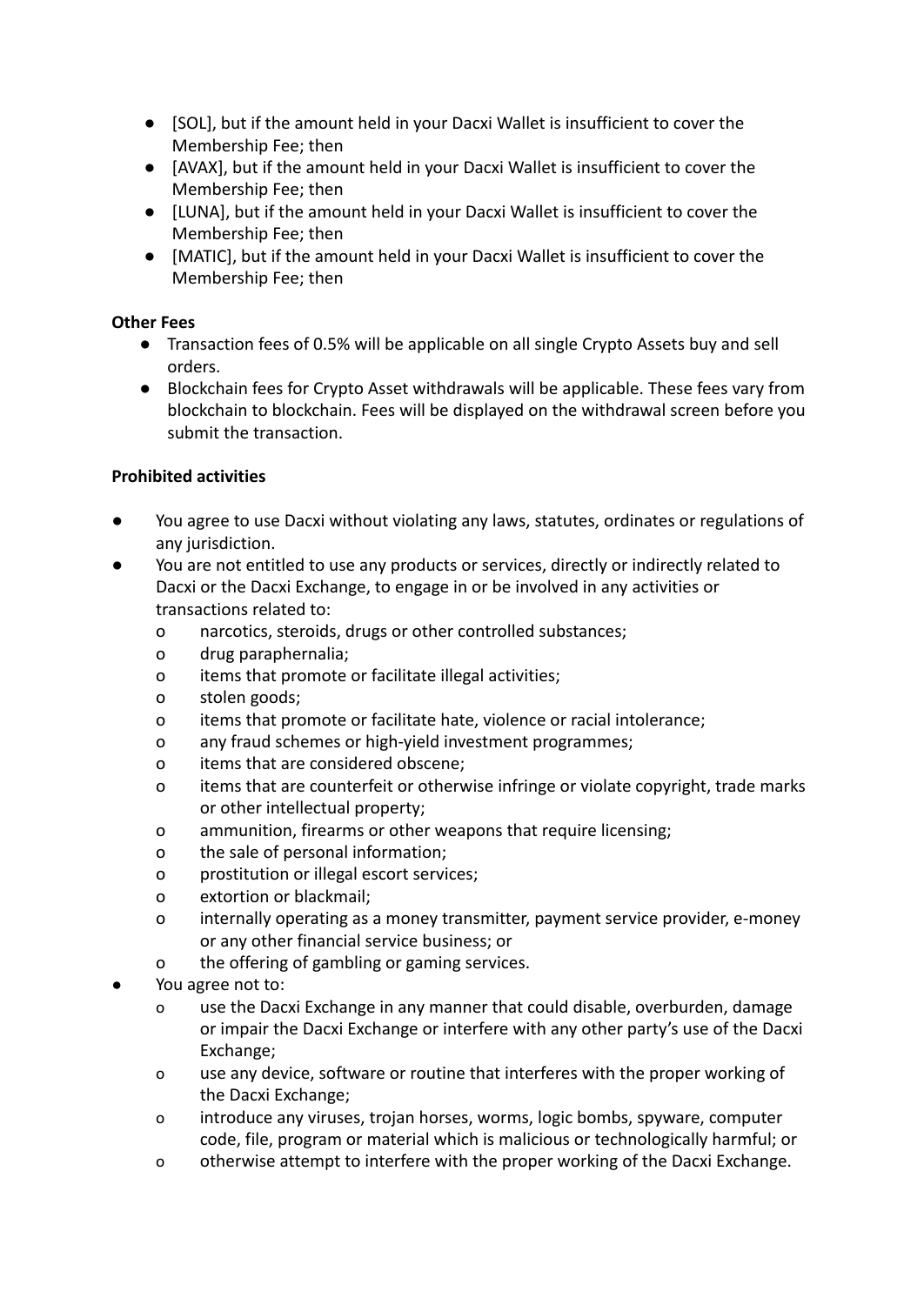# **Suspension**

- We may suspend your account and your access to the Services and freeze the balance of your Fiat Account and Dacxi Wallet with immediate effect by providing notice to you if:
	- o you breach any of these Terms and Conditions and, in the case of a breach capable of remedy, fail to remedy it within 7 calendar days of receipt of notice from us specifying the breach;
	- o we are requested to do so to by a regulatory authority;
	- o we receive a binding court order requiring the suspension of your account or your access to the Services;
	- o you fail to provide any identity verification documents we request or provide false information in relation to your identity;
	- o we suspect that someone other than you is attempting to gain access to your account; or
	- o you use your account for any illegal, malicious, unauthorised or inappropriate purpose, or if we reasonably suspect you of using your account for those purposes.
- If your account has been suspended we will notify you with a written explanation for the suspension where we are permitted to do so.

# **Termination**

Termination of the Services shall not affect any rights or obligations of the parties already accrued, except to the extent necessary, and these Terms and Conditions will continue to apply to those accrued rights and obligations.

## *Termination by you*

- You may cancel your account and request to stop using the Services at any time by emailing us at hello@dacxi.com. You should withdraw the balances from your Fiat Account and Dacxi Wallet prior to cancelling your account.
- Upon cancellation of your account,:
	- o you will no longer be entitled to earn trading fee bonuses for referring users;
	- o you forfeit any existing trading fee bonuses already incurred from referring users;
	- o your pending orders will be cancelled; and
	- o any rights or obligations accrued prior to the date of cancellation of your account will not be affected.
- The termination provisions set out in these Terms and Conditions are in addition to any statutory or other legal rights you have to cancel your account and terminate your use of the Services.

## *Termination by Us*

- We may terminate your account and your access to the Services with immediate effect on notice to you, if:
	- o you breach any of these Terms and Conditions and, in the case of a breach capable of remedy, fail to remedy it within 7 calendar days of receipt of notice from us specifying the breach;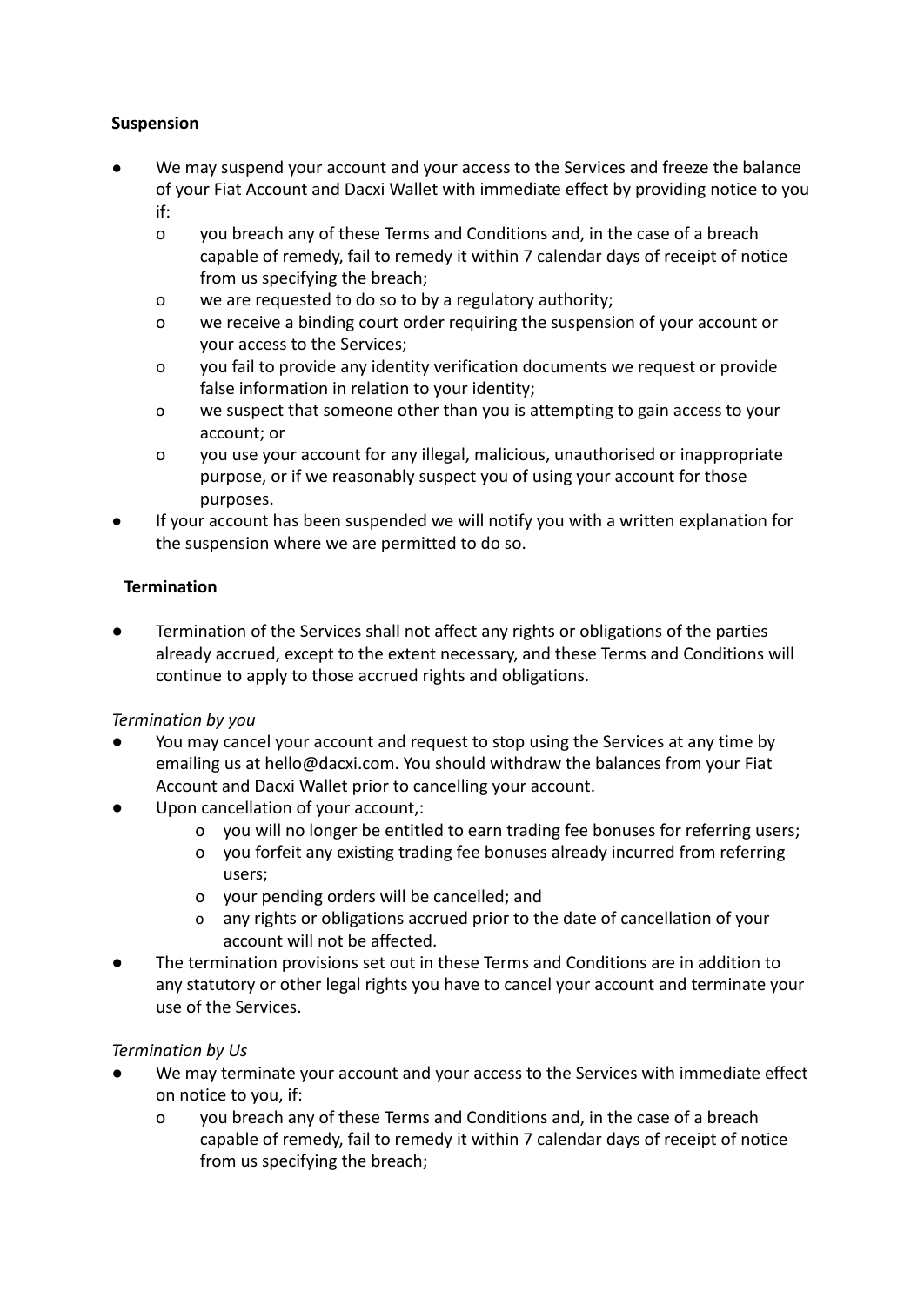- *o* we are requested to do so by a regulatory authority;
- o we receive a binding court order requiring the termination of your account or your access to the Services;
- o you fail to provide any identity verification documents we request or provide false information in relation to your identity;
- o you use your account for any illegal, malicious, unauthorised or inappropriate purpose, or if we reasonably suspect you of using your account for those purposes;
- o we suspect that someone other than you is attempting to gain access to your account;
- o you have not used your account for more than two years; or
- o your country of residence ceases to be Australia.
- o you have more than one account on our platform.

## **Warranties, indemnities and liability**

- You warrant and represent that:
	- o you have not relied on any representations made by or on behalf of Dacxi except those contained in these Terms and Conditions; and
	- o all information and documentation given or made by you is accurate and in no way misleading.
- You agree to defend, indemnify and hold Those Indemnified harmless from and against all claims, demands, damages, costs, penalties, suits, awards, losses, costs, judgments, expenses, fees (including reasonable legal fees) and liabilities of any nature arising out of or relating to any act or omission or any breach of any provision of these Terms and Conditions.
- In no event will Those Indemnified be liable for damage of any kind, under any legal theory arising out of or in connection with the Dacxi Exchange or our Services, including any consequential, direct, indirect, special, or punitive damages, including but not limited to, personal injury, pain and suffering, emotional distress, loss of revenue, loss of profits, loss of business or anticipated savings, loss of use, loss of goodwill, loss of data, and whether caused by tort (including negligence), breach of contract or otherwise, even if foreseeable.
- Those Indemnified will not be liable for loss of any kind that you suffer that arises in any way from your use of the Dacxi Exchange, the Services or these Terms and Conditions, even if such loss was, or should have been, within our contemplation.
- The liability of Those Indemnified in contract, tort or otherwise is excluded to the maximum extent permitted by law.
- You agree to hold Those Indemnified harmless from and against cybersecurity attacks or related losses.
- It is intended that the benefit of these Terms and Conditions are enforceable by Those Indemnified and Dacxi holds the benefit of these Terms and Conditions on trust for Those Indemnified.
- We do not guarantee that the Dacxi Exchange will be secure or free from bugs or viruses or any other type of malicious code or software. You are responsible for configuring your own technology to access the Dacxi Exchange. You should use your own antivirus software.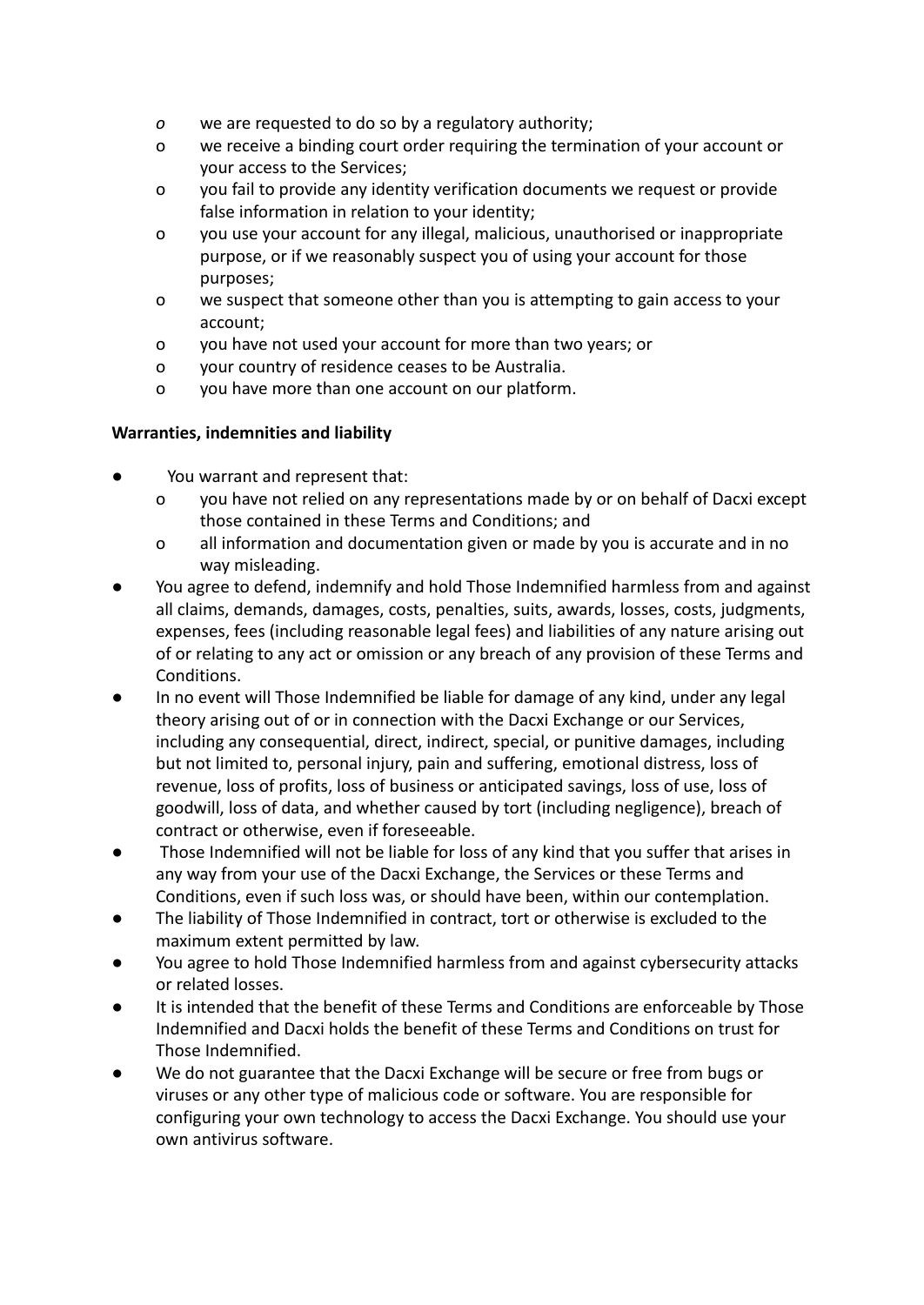- We do not provide accounting, legal, financial, consulting, investment or other professional advice. You are responsible for the risks involved in your decision to hold, purchase or sell Crypto Assets.
- Although we make reasonable efforts to provide accurate information on the Dacxi Exchange, we make no representations, warranties or guarantees, whether express or implied, that the content on the Dacxi Exchange is accurate, complete or up to date.
- Accordingly, you should validate any content and information on the Dacxi Exchange before you rely on it.
- Links to third party websites and content are not controlled by us, nor do they imply a partnership with, or an endorsement of the websites or their content. You acknowledge and agree that we are not responsible for any aspect of the information, content, or services contained in any third-party materials or on any third party sites accessed via Dacxi. You access third party websites entirely at your own risk and subject to the terms and conditions of use for those websites.
- Dacxi cannot guarantee that the Dacxi Exchange or the Services will be available 100% of the time. We may suspend, withdraw or restrict the availability of all or any part of the Dacxi Exchange for business or operational reasons. You accept and acknowledge that the Dacxi Exchange may become unavailable from time to time and Dacxi will not be responsible for any loss in those circumstances.

# **Risk warning**

- You agree that the Services provided by Dacxi do not constitute an offer of securities or solicitation for investments in securities in any jurisdiction. None of the information provided by Dacxi should be considered an invitation or inducement to engage in any sort of investment activity.
- You agree and acknowledge that the tokens listed in Dacxi (including Dacxi Coin) do not constitute shares or equities or securities or financial instruments or investments in any form in any jurisdiction. In addition, you acknowledge the following:
	- o Crypto Asset transactions made by you from your Dacxi Wallet are irreversible. If you send Crypto Assets to an incorrect address or send the wrong amount, you cannot retrieve it. Dacxi will not be liable for executing a transaction if the instruction relates to an incorrect Crypto Asset wallet address.
	- o You are fully responsible for ensuring that you understand the risks involved with buying or selling Crypto Assets prior to doing so.. You need to educate yourself about crypto purchasing as it entails risk and volatility and could result in the loss of your funds. You should ensure that you fully understand the risks involved and that you do not spend money that you cannot afford to lose.
	- o Crypto Assets are not backed by an entity. Neither Dacxi nor anyone else has an obligation to buy back Crypto Assets in the future.
	- o Crypto Assets are not legal tender in most countries and are not issued, backed or guaranteed by any government.
	- o Dacxi is not responsible for any legislative and regulatory changes or actions at the domestic or international level that may adversely affect the use, transfer, exchange and value of Crypto Assets.
	- o Because transactions on the Dacxi Exchange are generally irreversible, losses due to fraudulent or accidental transactions may not be recoverable.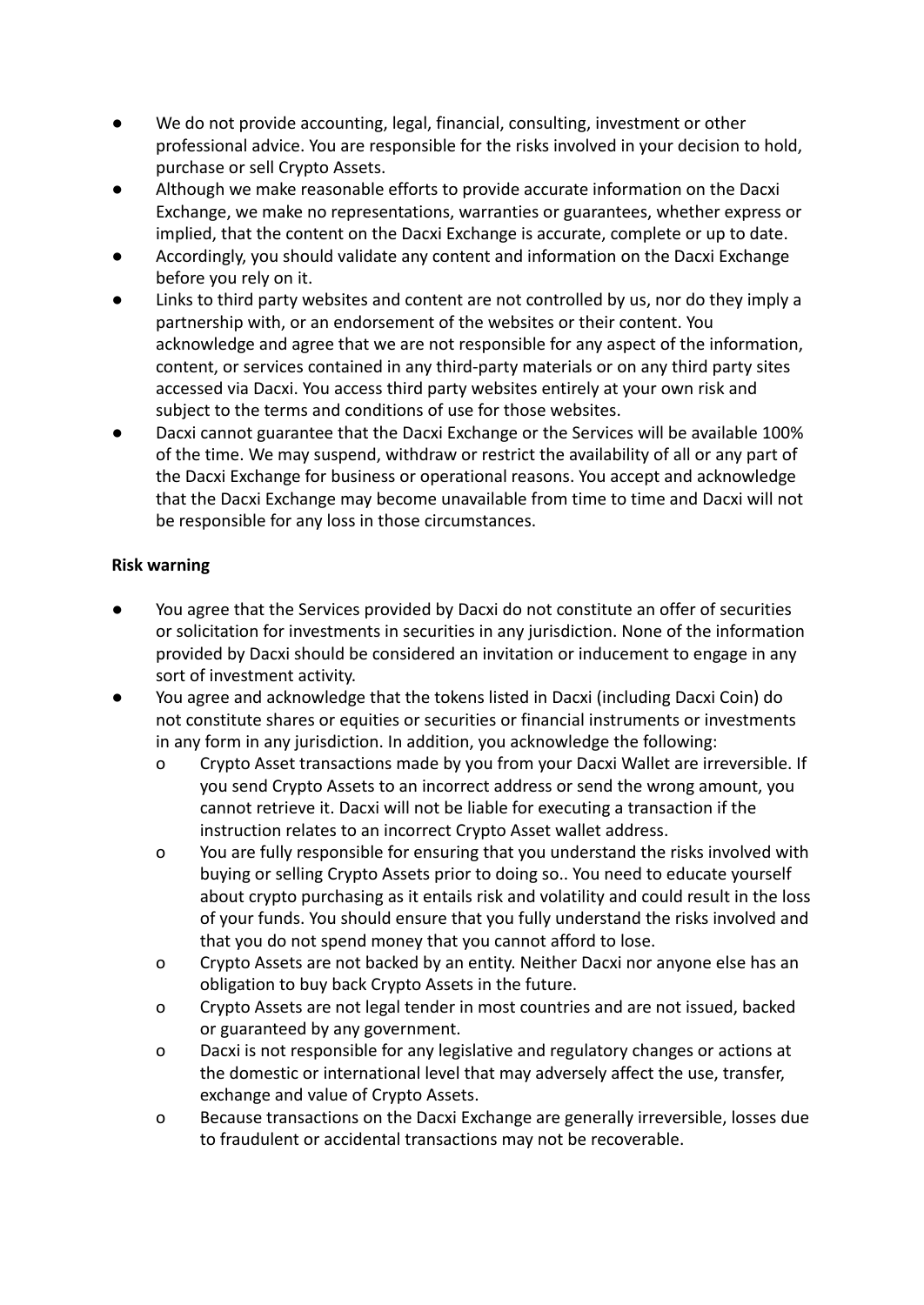- o Crypto Asset transactions shall be deemed final when recorded on a blockchain ledger, which may not necessarily be the same date or time that the transaction was initiated.
- o There is no assurance that a person who accepts Crypto Assets as payment today will continue to do so in the future.
- o The volatility and unpredictability of the price of Crypto Assets relative to fiat currency may result in significant loss or tax liability over a short period of time.
- o Crypto Assets are derived from the continued willingness of market participants to exchange fiat currency for Crypto Assets, which may result in the potential for permanent and total loss of value.
- o The nature of Crypto Assets invites an increased risk of fraud or cyber-attack.
- o You acknowledge that purchasing Crypto Assets involves risk and could result in financial losses. The performance of the Crypto Assets contained or referred to in the Services are not guaranteed by Dacxi.
- o Dacxi does not provide any guarantee for the value of Crypto Assets and has no obligation to buy back any Crypto Assets at any time.
- o The Dacxi Bundle is not an investment recommendation.
- o The DAC Coin is speculative by nature and its growth, convertibility and future worth are dependent on many variables.
- o The risks outlined in these Terms and Conditions are general risks and do not constitute financial advice. You should seek your own advice from a licensed financial advisor.

## **Intellectual property**

All intellectual property included in the Dacxi Exchange, including, but not limited to, logos, databases, design, text and graphics, software, photos, videos, music, sounds and any combinations of the aforementioned files, and the intellectual property rights of software compilation, associated source code and software (including small applications and scripts) is owned or licensed by Dacxi. You may not copy, modify, copy, transmit or use any of the foregoing materials or content for commercial purposes without our express written consent.

## **Changes to these Terms and Conditions**

- We may vary all or any part of these Terms and Conditions at any time. Customers will be notified via email of these changes. It is your responsibility to check these Terms and Conditions each time you use the Dacxi Exchange or receive the Services to ensure you understand the terms that apply at that time.
- Your continued use of the Services following a variation will be deemed to constitute acceptance of the variation.